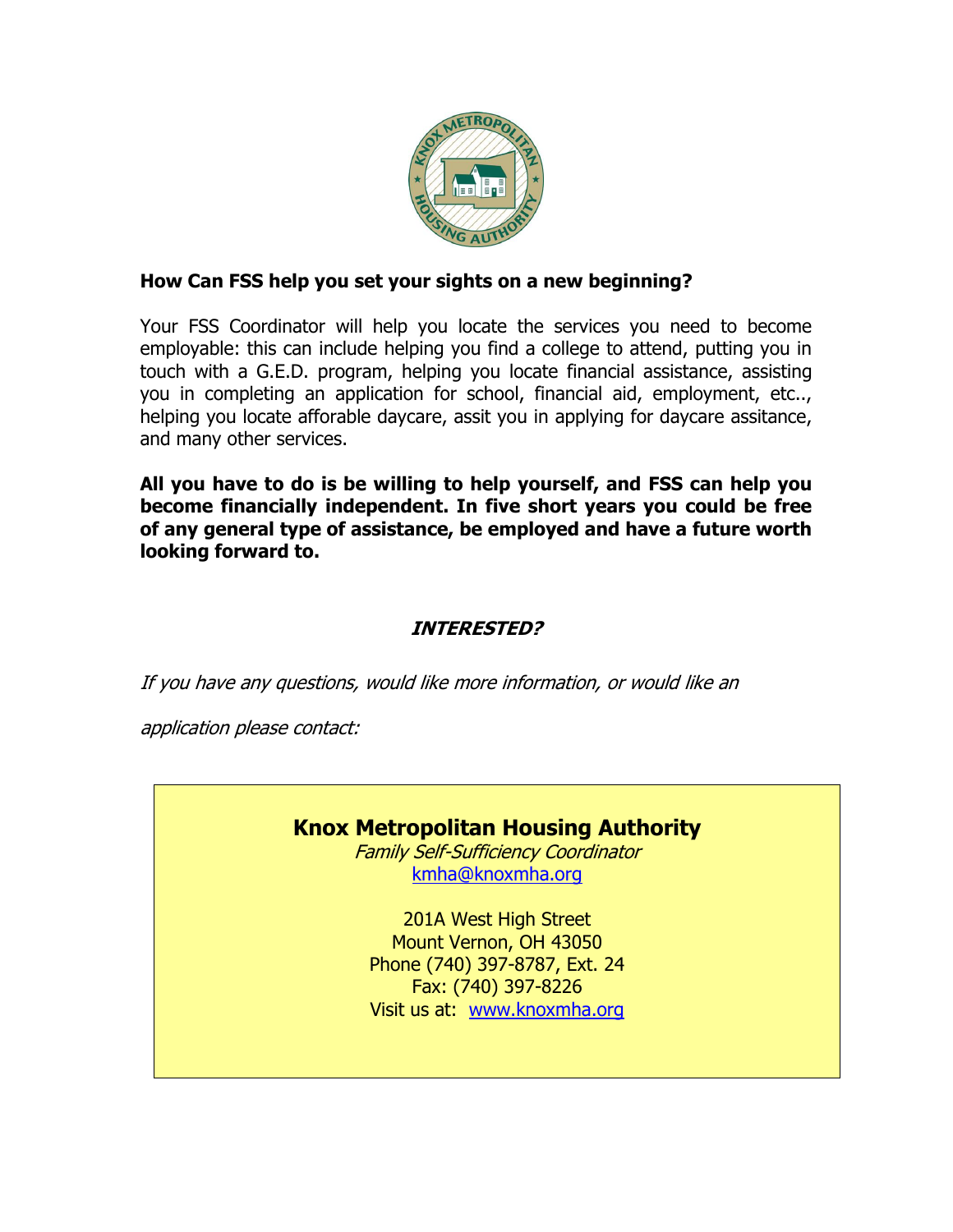# **KNOX METROPOLITAN HOUSING AUTHORITY OPEN THE DOOR TO A NEW BEGINNING**



# **LET US HELP YOU OPEN THAT DOOR THROUGH FSS**

(FAMILY SELF-SUFFICIENCY)



### **MONEY, MONEY, MONEY**

### **What does FSS have to do with money?**

#### **PLENTY!**

During the time you participate in FSS we will begin making deposits into an escrow (savings) account for you as your earned income increases. Over a period of five years this can add up to a substantial amount of money. As your earnings increase, we will save money for you. After you have successfully completed the FSS program. The money is ALL yours! You could potentially Have enough money for a down payment on a home or car. **All you have to do is be willing to try and with our help –SUCCEED**